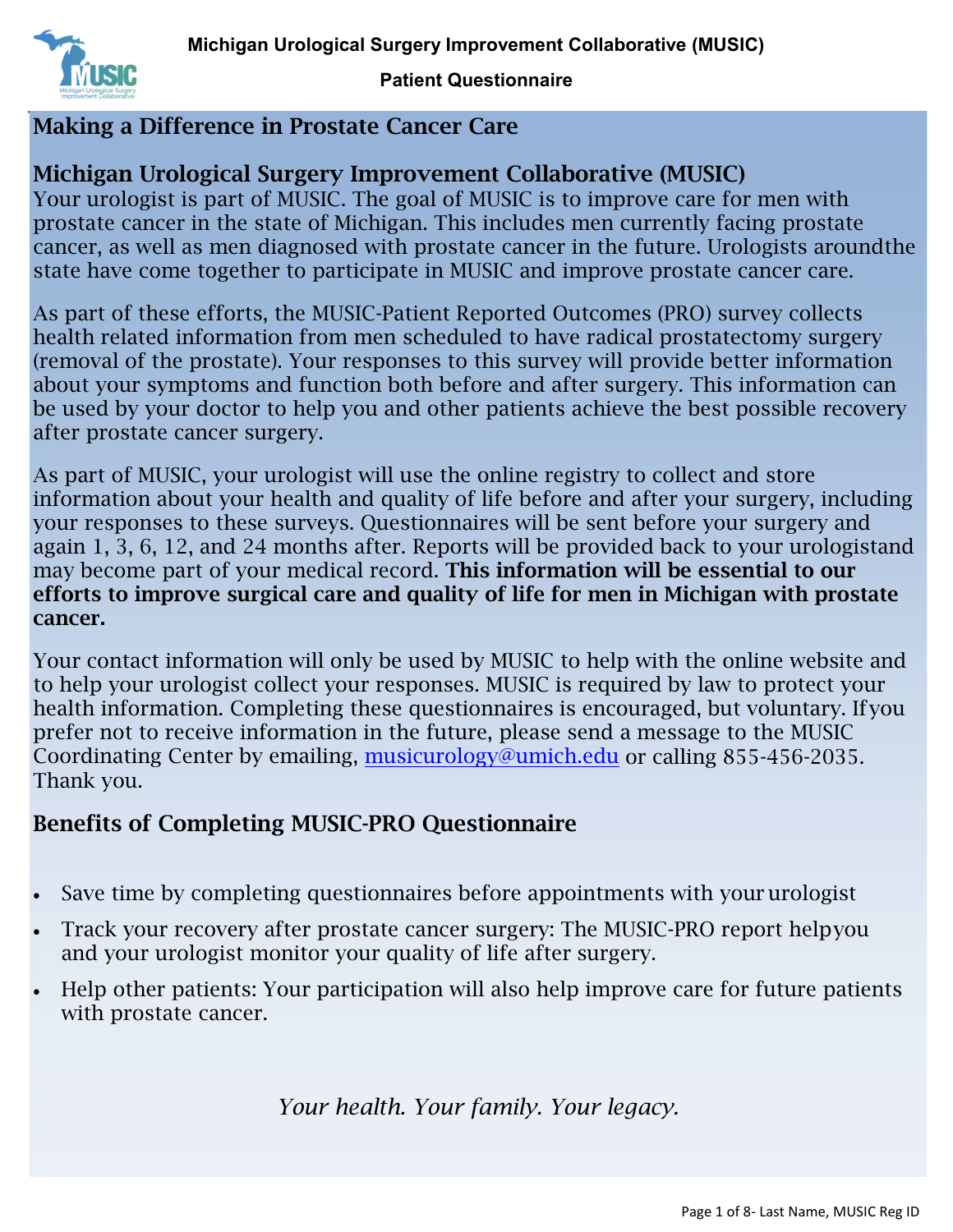

*Please complete the attached survey. Print your name, sign, and date below. Thank you.*

Patient Name (print):

Patient Signature:

Date completed (MM/DD/YYY):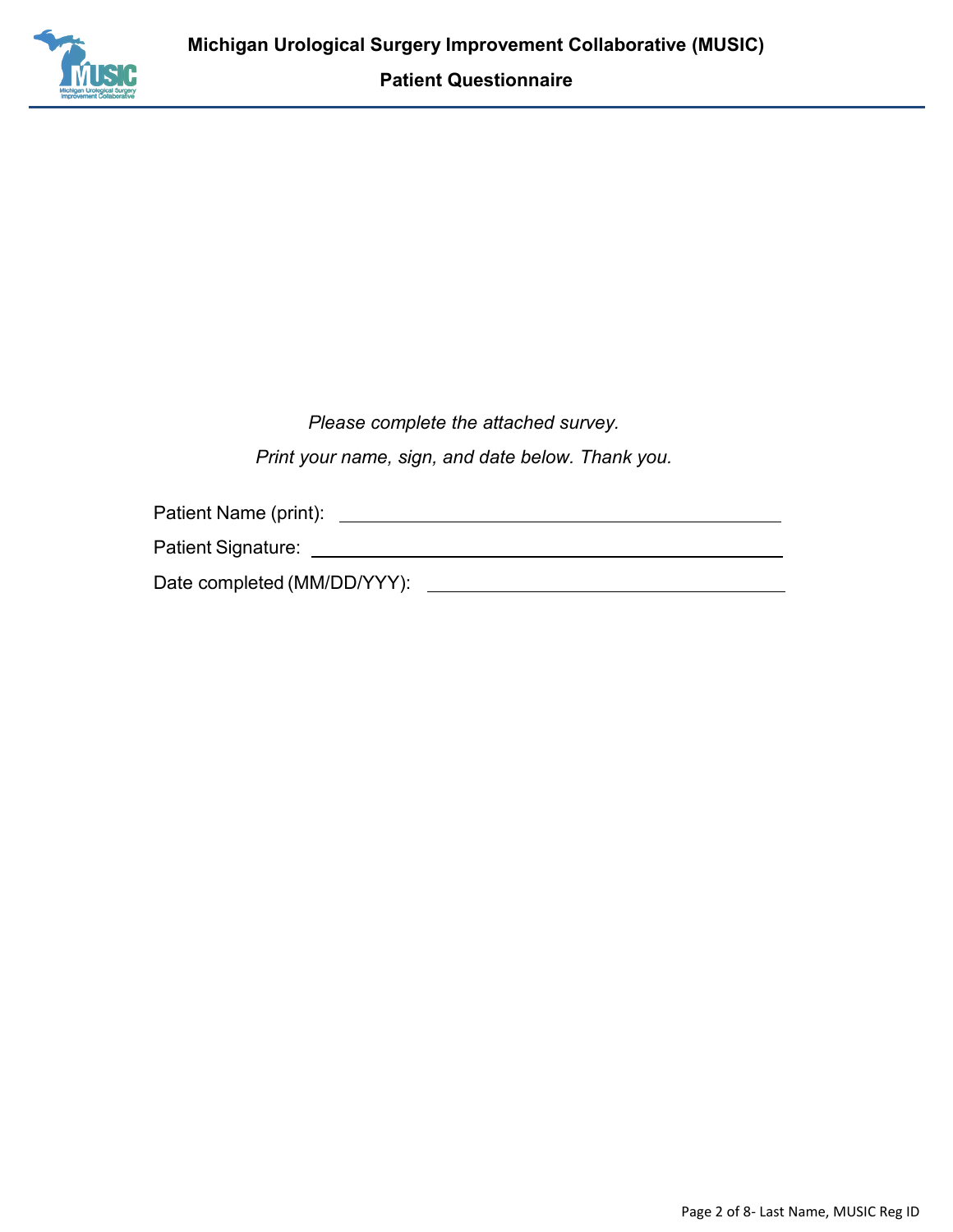

This questionnaire is designed to measure Quality of Life issues in patients with Prostate cancer. To help us get the most accurate measurement, it is important that you answer all questions honestly and completely.

Remember, as with all medical records, information contained within this survey will remain strictly confidential.

The following questions pertain to your **urinary continence** following your surgery.

- 1. Over the **past 4 weeks**, how often have you leaked urine?
	- More than once a day
	- $\perp$  About once a day
	- $\parallel$  More than once a week
	- About once a week
	- Sumble of never
- 2. Which of the following best describes your urinary control **duringthe last 4 weeks**?
	- No urinary control whatsoever
	- Frequent dribbling
	- Occasional dribbling
	- Total control
- 3. How many pads or adult diapers per day did you usually use to control leakage **duringthe last4 weeks**?
	- None
	- 1 pad per day
	- $\vert$  2 pads per day
	- $\vert$  3 or more pads per day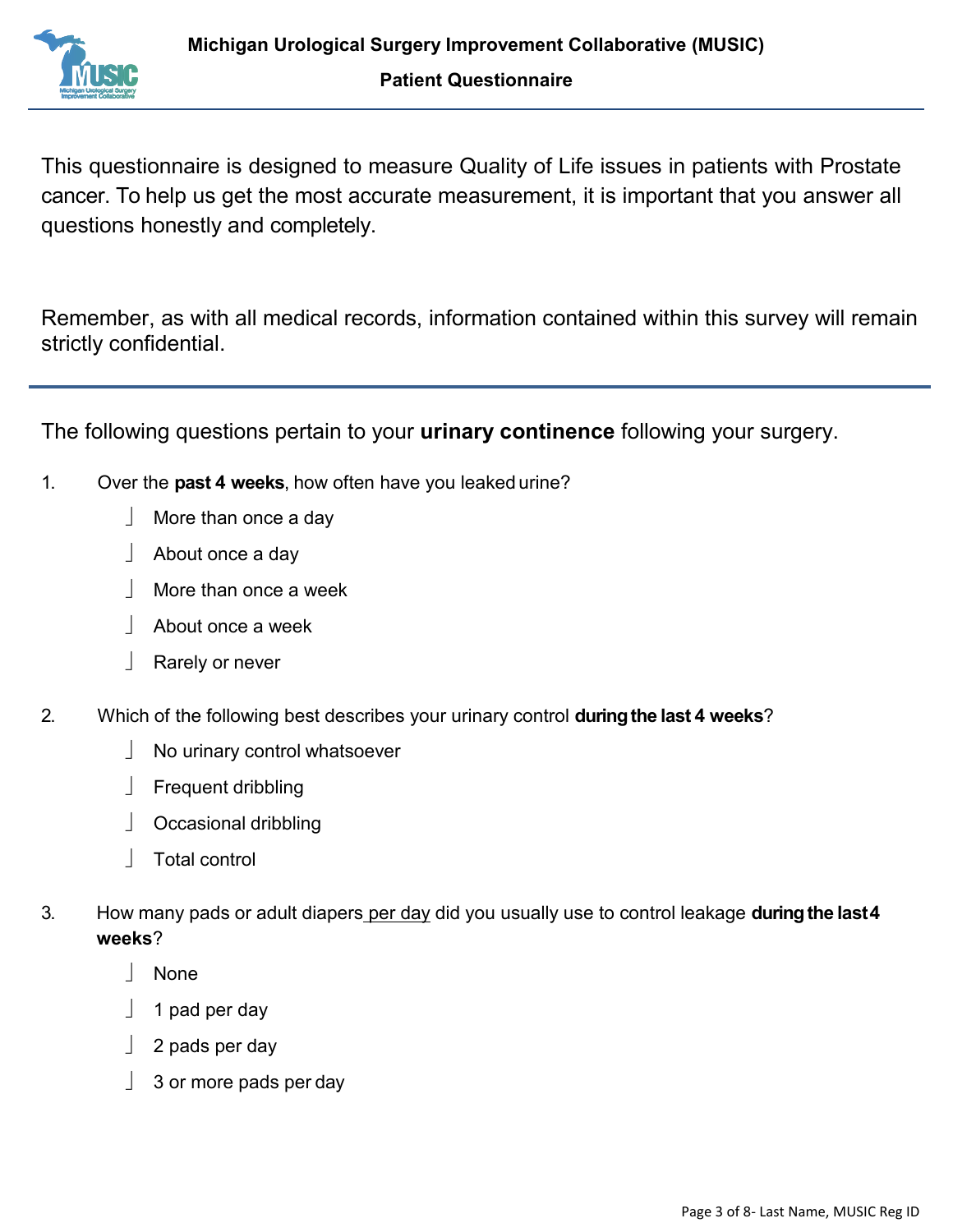

4. How big a problem, if any, has each of the following been for you **duringthe last 4 weeks**?

|                |                                             | No               | <b>Very Small</b><br>Problem | Small          | Moderate<br>Problem | <b>Big</b> |
|----------------|---------------------------------------------|------------------|------------------------------|----------------|---------------------|------------|
| а.             | Dripping or leaking urine                   | $\boldsymbol{0}$ |                              | $\overline{2}$ | 3                   | 4          |
| b.             | Pain or burning on<br>urination             | $\mathbf 0$      |                              | $\overline{2}$ | 3                   | 4          |
|                | c. Bleeding with urination                  | $\mathbf 0$      | 1                            | $\overline{2}$ | 3                   | 4          |
| $\mathsf{d}$ . | Weak urine stream or<br>incomplete emptying | $\overline{0}$   |                              | $\overline{2}$ | 3                   | 4          |
| $e_{-}$        | Need to urinate<br>frequently during the    | 0                | 1                            | 2              | 3                   | 4          |
|                | day                                         |                  |                              |                |                     |            |

- 5. Overall, how big a problem has your urinary function been for you **duringthe last 4 weeks**?
	- No problem
	- Very small problem
	- Small problem
	- Moderate problem
	- Big problem

The following questions pertain to your **pain management** this past year.

6. Were you prescribed opioid/narcotic medication when discharged from the hospital after your surgery? (e.g. Norco, Vicodin, oxycodone (Percocet or OxyContin), Tylenol 3 or 4, Tramadol/Ultram)

Yes

No (Skip to #10)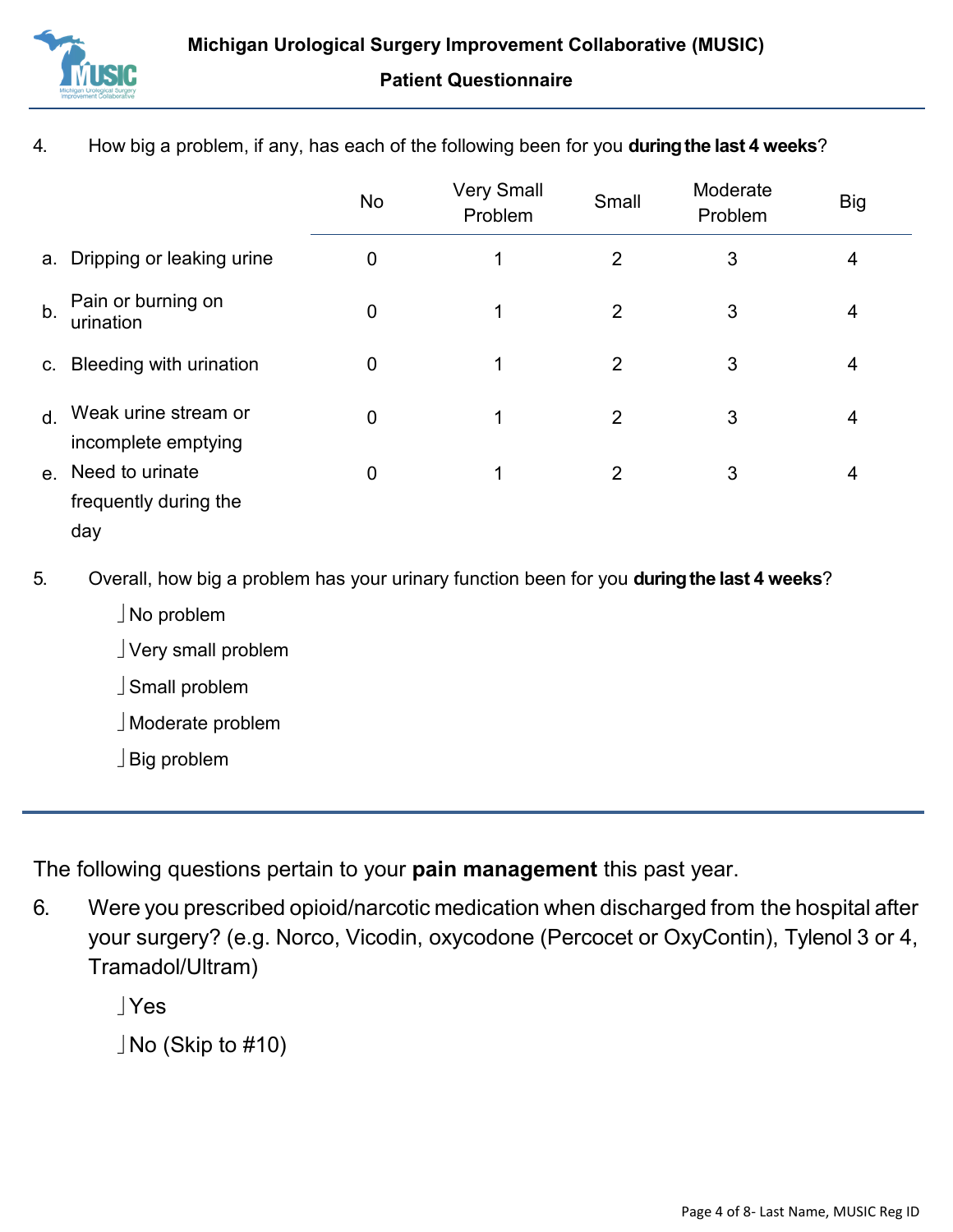

# 7. What type of opioid/narcotic medication was prescribed? (Check all that apply)

| <b>Medication</b>                                             | How did your receive<br>this medication?                                     | What was the DOSE of<br>the medication?                                                                   | <b>What AMOUNT of</b><br>medication did you receive? |
|---------------------------------------------------------------|------------------------------------------------------------------------------|-----------------------------------------------------------------------------------------------------------|------------------------------------------------------|
| Hydrocodone<br>(Norco,<br>Vicodin,<br>Lortab, Lorcet,<br>etc) | Y Pill/Tablet                                                                | $\Upsilon$ 5 - 325mg<br>7.5 - 325 mg<br>Υ<br>7.5 - 500mg<br>Υ<br>Υ                                        | $\Upsilon$                                           |
|                                                               | Liquid/Solution/Elixir<br>Υ<br>$\Upsilon$ I did not fill the<br>prescription | $\Upsilon$ 5 - 325 mg/mL<br>7.5 - 325 mg/mL<br>Υ<br>7.5 - 500 mg/mL<br>Υ<br>Other<br>Υ                    |                                                      |
| Oxycodone<br>(OxyContin,<br>Percocet,<br>Roxicodone,<br>etc)  | Y Pill/Tablet                                                                | 5 <sub>mg</sub><br>Υ<br>10 <sub>mg</sub><br>Υ<br>$5 - 325mg$<br>Υ<br>7.5 - 500mg<br>Υ<br>Υ                | $\Upsilon$                                           |
|                                                               | Liquid/Solution/Elixir<br>Υ<br>$\Upsilon$ I did not fill the<br>prescription | 5 mg per 5 mL<br>Υ<br>10 mg per mL<br>Υ<br>Υ                                                              |                                                      |
| Codeine<br>(Tylenol 1, 2, 3,<br>or $4)$                       | Y Pill/Tablet                                                                | Y Acetaminophen 300mg-<br>Codeine 30mg<br>Acetaminophen 300mg-<br>r<br>Codeine 60mg<br>Other<br>Υ         | $\Upsilon$                                           |
|                                                               | Liquid/Solution/Elixir<br>Υ<br>$\Upsilon$ I did not fill the<br>prescription | Acetaminophen 300mg-<br>Υ<br>Codeine 30mg per mL<br>Acetaminophen 300mg-<br>r<br>Codeine 60mg per mL<br>Υ |                                                      |
|                                                               |                                                                              | Continued on next page                                                                                    |                                                      |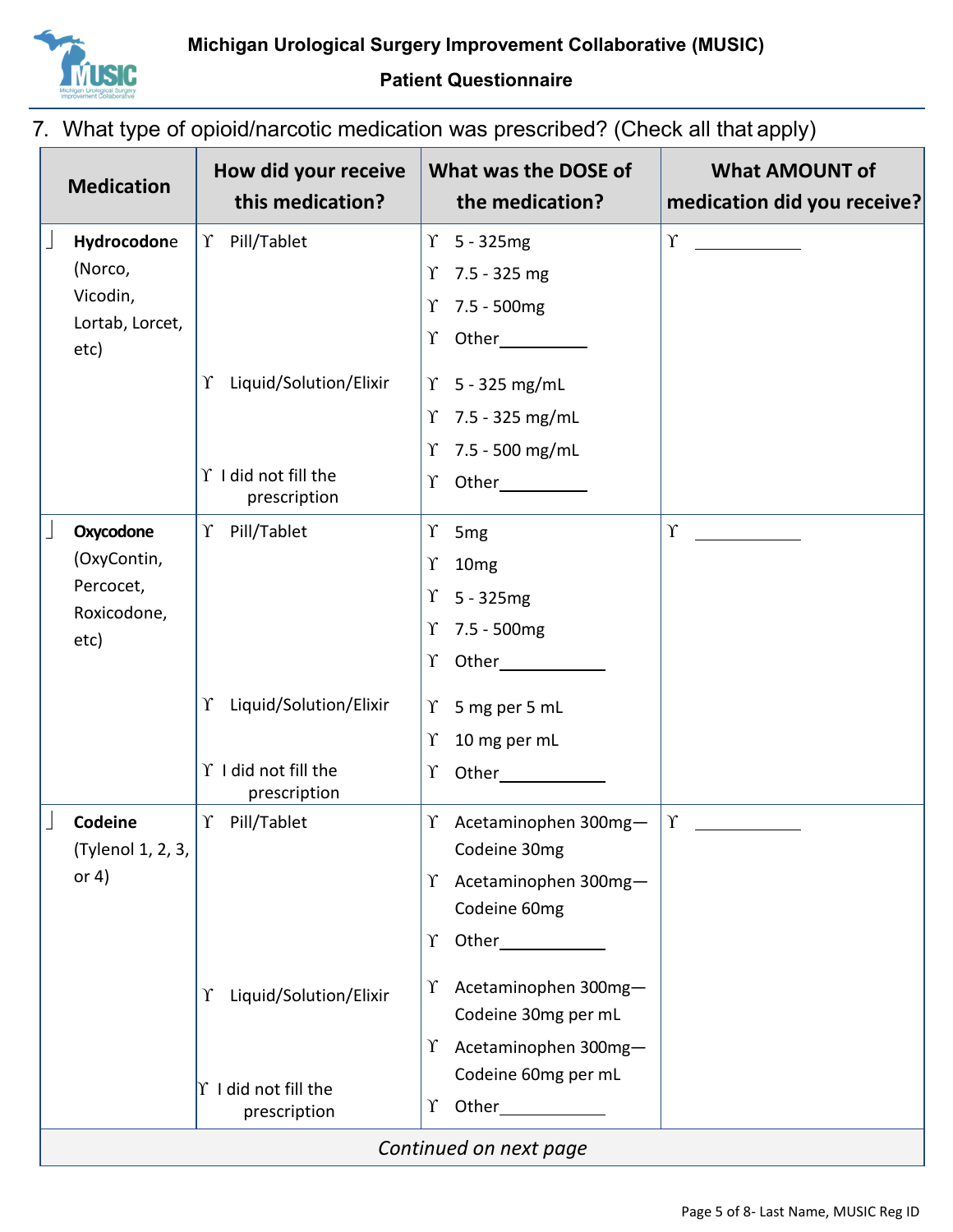

**7.** *(Continued)* What type of opioid/narcotic medication was prescribed? (Check all thatapply)

| <b>Medication</b>                                           | How did your receive<br>this medication?                                   | What was the DOSE of<br>the medication?                     | <b>What AMOUNT of</b><br>medication did you receive? |
|-------------------------------------------------------------|----------------------------------------------------------------------------|-------------------------------------------------------------|------------------------------------------------------|
| <b>Tramadol</b><br>(Ultram,<br>Ultram ER,<br>Ultracet, etc) | Pill/Tablet<br>Liquid/Solution/Elixir                                      | 50 <sub>mg</sub><br>100 <sub>mg</sub><br>Other<br>100 mg/mL |                                                      |
|                                                             | I did not fill this<br>prescription                                        | Other                                                       |                                                      |
| Other:                                                      | Pill/Tablet<br>Liquid/Solution/Elixir<br>did not fill this<br>prescription |                                                             |                                                      |

- **8.** Did you request any refills of the opioid/narcotic medication?
	- Yes
	- No
- **9.** How much of the opioid/narcotic medication (original prescription and refills) have you taken (e.g. number of pills)?

(provide number)

- **10.** Did you request opioid/narcotic medication within 30 days after your prostate surgery?
	- Yes
	- | No
- **11.** Are you currently taking narcotic/opioid based pain medication?
	- Yes
	- $\vert$  No (Skip to #13)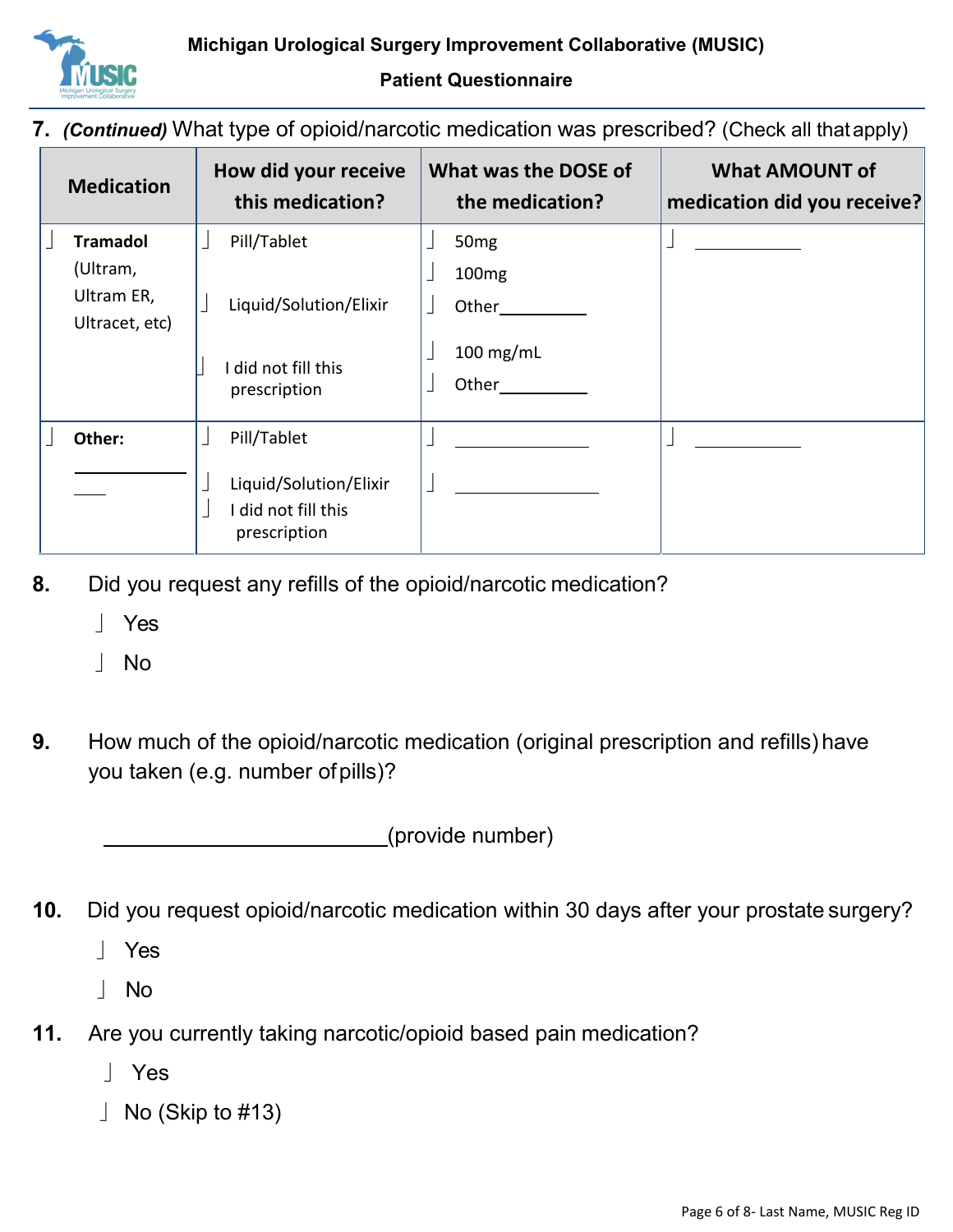

- **12.** Which issues are being addressed by taking narcotic/opioid based pain medication? (Check all that apply)
	- Pain related to my prostate surgery
	- Pain related to other more recent surgeries
	- Pain related to recent injury
	- Other chronic pain conditions
	- **Other reason:** <u>△△△△△△△△△△△△△△△△△△△△△△△△△</u>
- **13.** Please rate your pain by selecting the one number that best describes your pain at its **WORST** in the first week discharged from the hospital:

| $\Omega$ |  | $\overline{2}$ | 3 | $\overline{4}$ | 5 | 6 | 8                 | 9 | 10         |  |
|----------|--|----------------|---|----------------|---|---|-------------------|---|------------|--|
| No pain  |  |                |   |                |   |   | <b>Worst Pain</b> |   |            |  |
|          |  |                |   |                |   |   |                   |   | imaginable |  |

**14.** Thinking back, how would you rate your pain on *AVERAGE* in the first week discharged from the hospital?

| No pain | Mild pain | Moderate pain | Severe pain |
|---------|-----------|---------------|-------------|
|         |           |               |             |